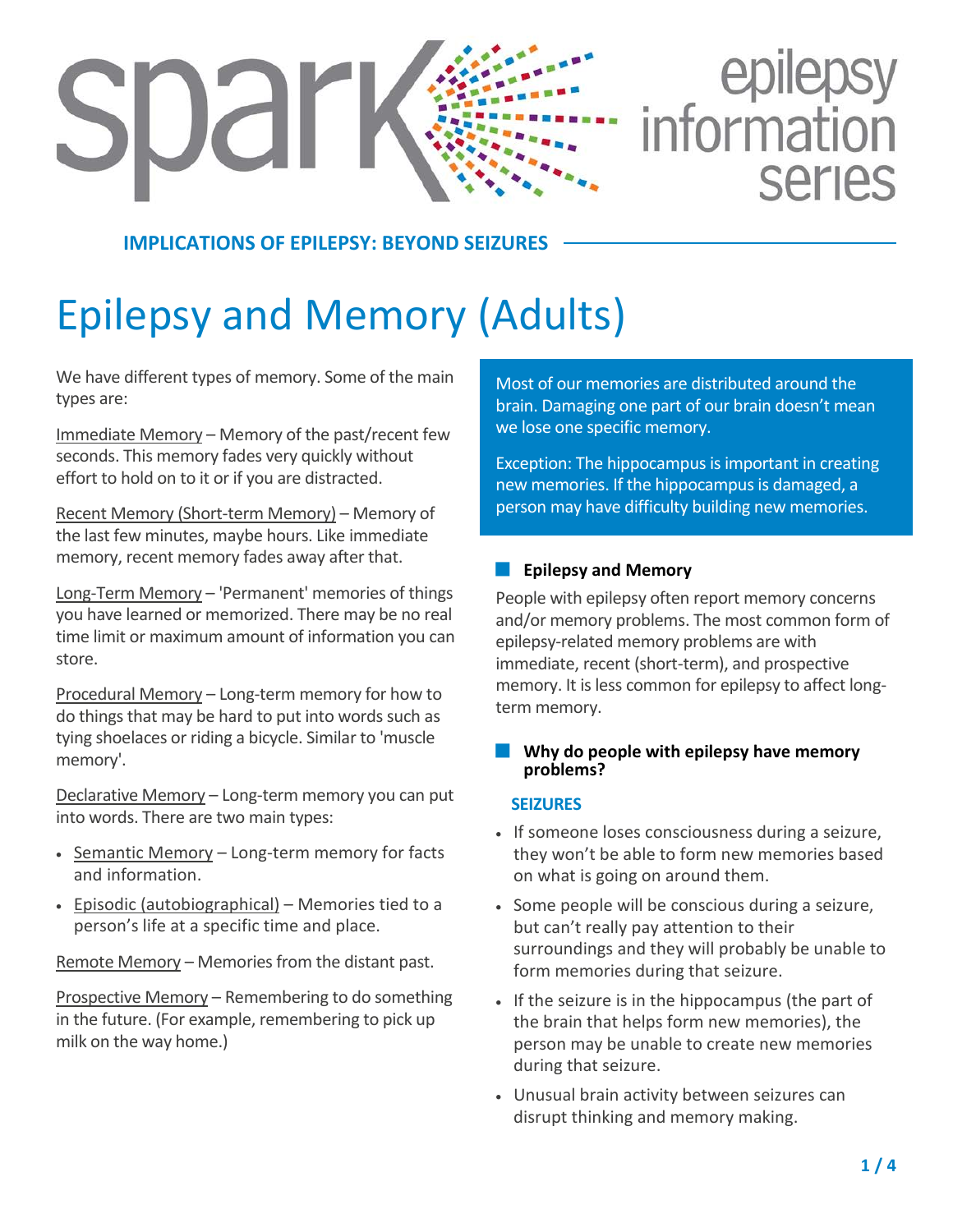

# Epilepsy and Memory (Adults) *continued*

• Damage to the brain (particularly the hippocampus) is often connected to problems with memory. In some cases it is unclear if the damage is due to epilepsy or if the epilepsy was triggered by the damage.

## **SURGERY**

Surgery can result in memory changes in some people, but not everyone. In fact, many people can have surgery and experience no noticeable change in their memory. There are many factors that help determine if surgery will lead to memory challenges, including:

- how memory was functioning before surgery
- where in the brain the surgery will take place
- how much surgery the neurosurgeons will do

Even if it is likely that there will be memory change due to surgery, there is no guarantee that a person's memory will be affected when they have surgery.

When surgery does affect someone's memory, the person does not experience complete memory loss. His/her ability to form new memories may become worse, but it is not gone. He/she may become more forgetful in day-to-day life (e.g. forget appointments), but he/she won't forget who he/she is.

#### **ANTI-SEIZURE MEDICATIONS**

Memory problems can be more frequent with older anti-seizure medications like Phenobarbital or Tegretol. Many of the newer medications tend to have fewer side effects. One exception is that some people taking Topamax have trouble with concentration and attention, which can affect memory.

When anti-seizure medications affect memory, it is often related to the dosage. In those cases, the memory problems are likely reversible if a doctor reduces the prescribed dosage or prescribes another medication. Of course, controlling seizures with the right medication is important too.

#### **How to Improve Memory**

#### **DIET AND EXERCISE**

- People who eat a balanced diet full of vitamins and minerals and lower in fat and cholesterol tend to have better thinking and memory abilities.
- After light to moderate exercise, people have a brief period of improved memory.
- Going for a walk once in a while can help with memory. People who maintain a semi-regular exercise routine where they get up and move around may have better memory function than those who don't have some regular activity.

#### **REDUCE STRESS**

High levels of stress cause an increase in the hormone cortisol. Small amounts of cortisol for a brief period of time can be helpful. High levels of cortisol over a long time can worsen memory.

Luckily, the effects of increased cortisol tend to be reversible once stress is reduced. Stress reduction can sometimes help improve memory.

Try activities that relax you and make you feel better. You could try meditation, yoga, and other relaxing activities. Talk with a doctor about physical activities like yoga before trying them to make sure that you take any necessary safety precautions.

**FACT:** Stress can be negative (e.g. anxiety about a health concern) or positive (e.g. planning a birthday party). Both negative and positive stress increases the level of cortisol.

#### **BRAIN-ACTIVATING ACTIVITIES**

Do things you enjoy to stimulate thinking, including reading, socializing, doing puzzles and games.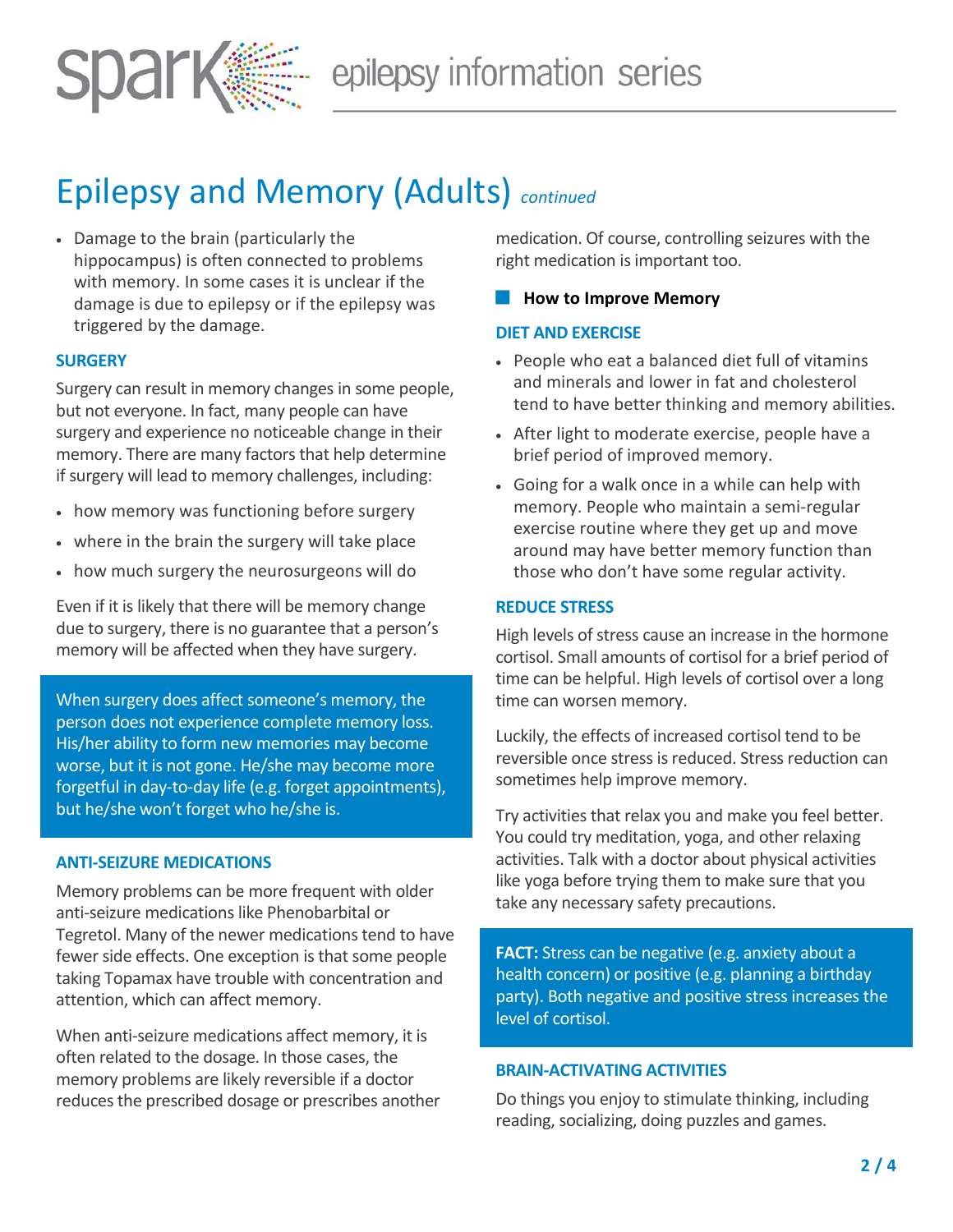

# Epilepsy and Memory (Adults) *continued*

# **Memory Strategies**

If you're having difficulty with memory, there are a number of strategies that you can use to work around these challenges.

## **1. FOCUS ATTENTION**

- Focus on the information you want to remember.
- Be choosy about what you want to pay attention to.
- Reduce distractions. Work in a quiet place. Clear your desk except for the material you need.
- Reduce multi-tasking. Do one thing at a time.

## **2. EMPHASIZE KEY INFORMATION**

- Picture yourself doing the activity you want to remember, such as turning off the stove or locking the door.
- Say what you're trying to remember out loud. (e.g. "I've turned off the stove"). It's a form of repeating it and this makes the brain think about it in a different way.

# **3. ADD MEANING**

- Put the information in a context that helps explain why it's important.
- Add unusual meaning like a visual image. The more unusual or odd the meaning, the better. This is very good for names.
- Use rhymes or sayings to remember things. (e.g. In the year 1492, Columbus sailed the ocean blue.)
- Look for patterns. Break a long series of numbers into chunks. (e.g. phone numbers)

#### **4. REPEAT INFORMATION IN DIFFERENT WAYS**

- Instead of going over and over the information, review the information in smaller chunks spread out over time.
- Start with a very short space between repetitions. Then repeat the information at gradually

increasing intervals. (e.g. immediately, 5 sec, 10 sec…5 min, 15 min)

- Do something else during that time.
- If you forget the information, go back to shorter intervals.

# **5. ORGANIZING**

- Always put important things in the same place. (e.g. keys, phone, etc.)
- Use logical locations. (e.g. place your keys on a hook and your phone on the counter)
- Don't use this for everything, just for a few important things.
- Organize lists by categories.
- On your shopping list put meat items together and dairy items together in separate sections.
- Organize your To-Do list by the order of tasks, their importance, or some other logical order.
- You may have to recopy your list to do this, but it will help.

#### **6. WRITTEN REMINDERS**

- Post-It notes are great if you carry them with you.
- A notebook is good, but a planner or organizer is better. They have organization built in with a calendar, a contact or phone numbers list, and task lists.
- If you use a paper organizer, you can carry post-it notes with you to add little items to remember for short periods of time (e.g. where you parked).
- The organizer should be small enough that it's easy to carry it with you.
- Determine a set place for it when you have it at home.
- Check the organizer regularly at set times (e.g. morning and night or at meal times).